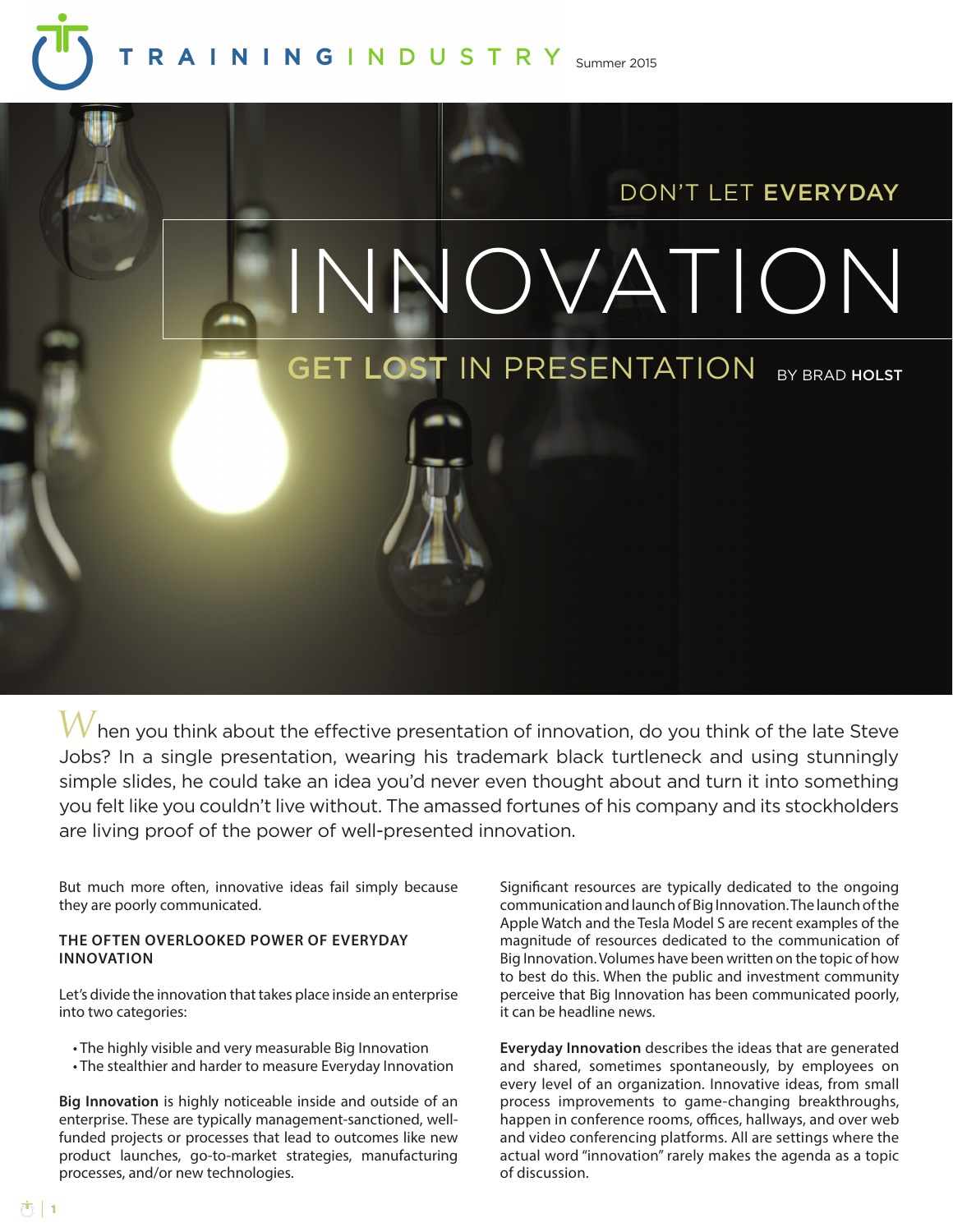# THREE DECISION MAKER HURDLES

People are quick to reject new thinking. When sharing an innovative idea, you must help the decision makers quickly clear three hurdles:

- **Understand what you are suggesting**. If you and your message are hard to follow, the decision makers are unlikely to pay attention.
- **See Value in your thinking**. Decision makers must first align on the issue your innovation addresses. Only then can they appreciate how your idea delivers compelling and relevant benefits.
- **Trust in your competency**. Decision makers must feel confident in your ability to act on your idea. Don't try to be slick or smooth. Just be yourself and let your conviction shine through.

To significantly increase the odds of your ideas being adopted, put yourself in the decision makers' shoes. Ask yourself: What can I do to ensure that they understand my idea, see the value in my thinking and ultimately trust me?

> This underappreciated form of organizationwide, employee-contributed innovation can significantly help an enterprise deliver more value in many profound ways, including:

- Making or saving money.
- Boosting productivity and efficiency.
- Solving problems and/or avoiding trouble.
- Motivating people.
- Staying ahead of the game.

## **ARE THE BEST IDEAS IN YOUR ORGANIZATION BEING HEARD?**

Innovative ideas are in constant competition with other ideas and busy activities inside every business. Often, innovative ideas don't get noticed against all of this background noise.

ORGANIZATIONS MUST BUILD A STRONG COLLECTIVE INNOVATION-SHARING CAPABILITY AMONG EMPLOYEES.

It's an observable fact that it's not necessarily the most innovative ideas that get heard and acted on; it's the best-presented ideas that get attention – the ones that are clear, compelling and skillfully delivered by a confident messenger.

This sad and costly reality was hilariously brought to life in the FedEx "stolen idea" commercial. During a typical business meeting, nobody notices when a junior member of the team meekly suggests a smart cost-saving idea. But, when a sharply dressed executive shares the same idea in a comically confident fashion, everyone notices, much to the chagrin of the original generator of the idea.

The commercial, while laugh-out-loud funny, is also disturbing because of the negative impact this reality of human behavior can have on an organization. How many employees will continue to contribute innovative ideas after having had

an experience where they felt shut down or ignored? How many employees will speak up at all to share their ideas if they don't feel confident in their ability to communicate?

Many may conclude that innovation happens above their pay grade and choose to keep their ideas to themselves. This is a lose/lose situation. Not only is the potential innovation opportunity lost, but employee motivation, engagement and morale also suffer when people don't feel like they have the chance to be heard.

The fact that the best ideas, when poorly communicated, often don't get the attention they deserve raises two questions:

• What innovative ideas in your organization are getting "lost in presentation"?

• What does that loss really cost your organization?

The answers to these two questions for most organizations are: "too many" and "too much." And those costs grow even higher when you factor in the ideas that never get shared at all.

# **DEMOCRATIZE HOW INNOVATIVE IDEAS ARE PRESENTED AND HEARD**

Due to the innate tendency human beings have to discount or ignore others who have weak presentation skills, in order to fully capitalize on the power of employee-contributed innovation, organizations must build a strong collective innovation-sharing capability among employees.

Without this organizational strength, "lost in presentation" will be the fate for most new ideas (as it is now in many corporations). What's required is a developmental strategy that uplevels the essential skills that enable an employee to persuasively formulate, deliver and defend their ideas.

This approach is brought to life in the book, "Collaborative Leadership" by retired Cisco Systems executive George O'Meara. In his book, O'Meara shares how he transformed the Cisco Services Sales group and grew its revenue from \$800 million to over \$6 billion. This herculean effort required both Big Innovation and Everyday Innovation.

O'Meara describes his frustration with an "otherwise bright staff who struggled with presenting ideas in a way that would be crystal clear on the problem as well as the idea." To address that frustration, O'Meara drove the adoption of a common, shared communication framework his people could use to help them articulate their ideas more clearly, opening the door to a healthier, more productive dialogue.